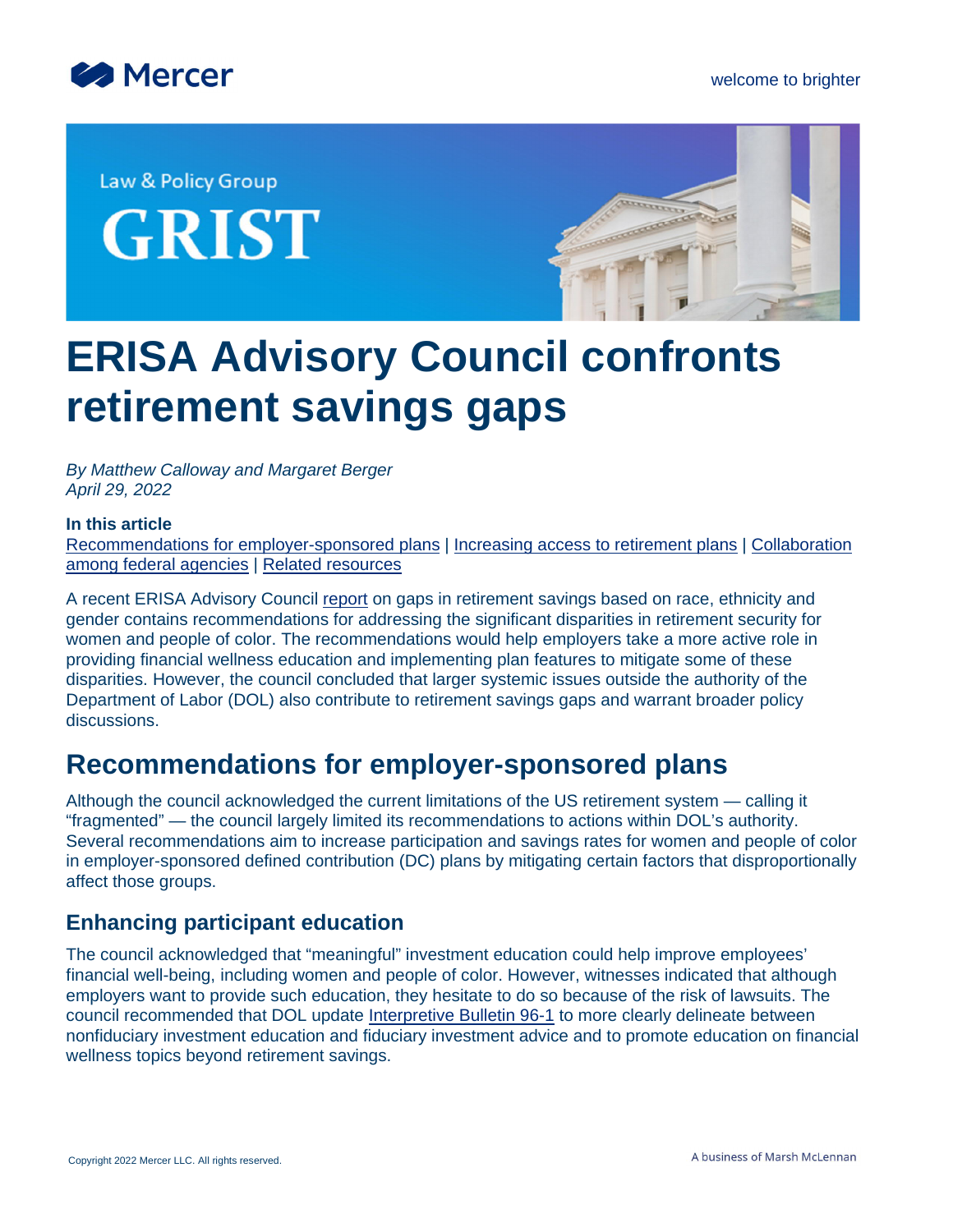### **Allowing fiduciaries to consider DE&I factors**

Several of the council's recommendations would clarify that plan fiduciaries may consider diversity, equity and inclusion (DE&I) factors without violating their ERISA duties. However, the council's report doesn't address potential implications of federal nondiscrimination laws.

- **Tracking participant behavior and targeting investment education.** One potential strategy for mitigating retirement savings disparities involves tracking participant behaviors and providing targeted outreach and communications based on participant demographics. The council recommended DOL clarify that targeting educational communications in this way wouldn't cause those materials to be considered fiduciary investment advice under ERISA.
- **Vendor selection criteria.** The council identified the current lack of diversity in the financial services industry as a potential barrier to increasing savings for women and people of color, as studies have shown that these workers prefer financial professionals with similar backgrounds. The council advised DOL to issue guidance confirming that consideration of DE&I factors when selecting vendors — such as by including diversity criteria in requests for proposals — is consistent with ERISA's fiduciary standards.

### **Encouraging features to increase participation and savings**

Many of the council's recommendations address plan design features to increase participation and savings rates, although some council members noted implementing certain recommendations might require legislative changes. Provisions in the Setting Every Community Up for Retirement Enhancement (SECURE) Act [\(Div. O of Pub. L. No. 116-94\)](https://www.govinfo.gov/content/pkg/PLAW-116publ94/pdf/PLAW-116publ94.pdf#page=605) and the House-passed bipartisan ["SECURE 2.0" bill](https://www.congress.gov/117/bills/hr2954/BILLS-117hr2954rfs.pdf) (HR 2954) address some (but not all) of these areas.

- **Automatic enrollment and escalation.** Broader adoption of automatic enrollment, escalation and reenrollment could help increase participation and savings rates. The council recommended that DOL coordinate with IRS to update existing guidance to encourage greater use of these features.
- **Expanding eligibility for seasonal and part-time workers.** Women and people of color are more likely to hold positions that make retirement plan eligibility requirements difficult to meet. Accordingly, the council advocated updating the ERISA regulations to expand coverage for part-time, seasonal and contingent workers.
- **Easing tax penalties for small distributions.** Tax penalties on mandatory cash-outs of small account balances can disadvantage lower-wage workers in high-turnover industries. The council recommended that DOL coordinate with IRS to ease penalties on these cash-outs, hardship withdrawals and early distributions of small balances. The council also recommended promoting employee Roth contributions as the default under automatic enrollment arrangements.
- **Enhancing employer contributions.** The council urged DOL to coordinate with IRS to encourage employer matching of all types of employee contributions, as well as employer nonelective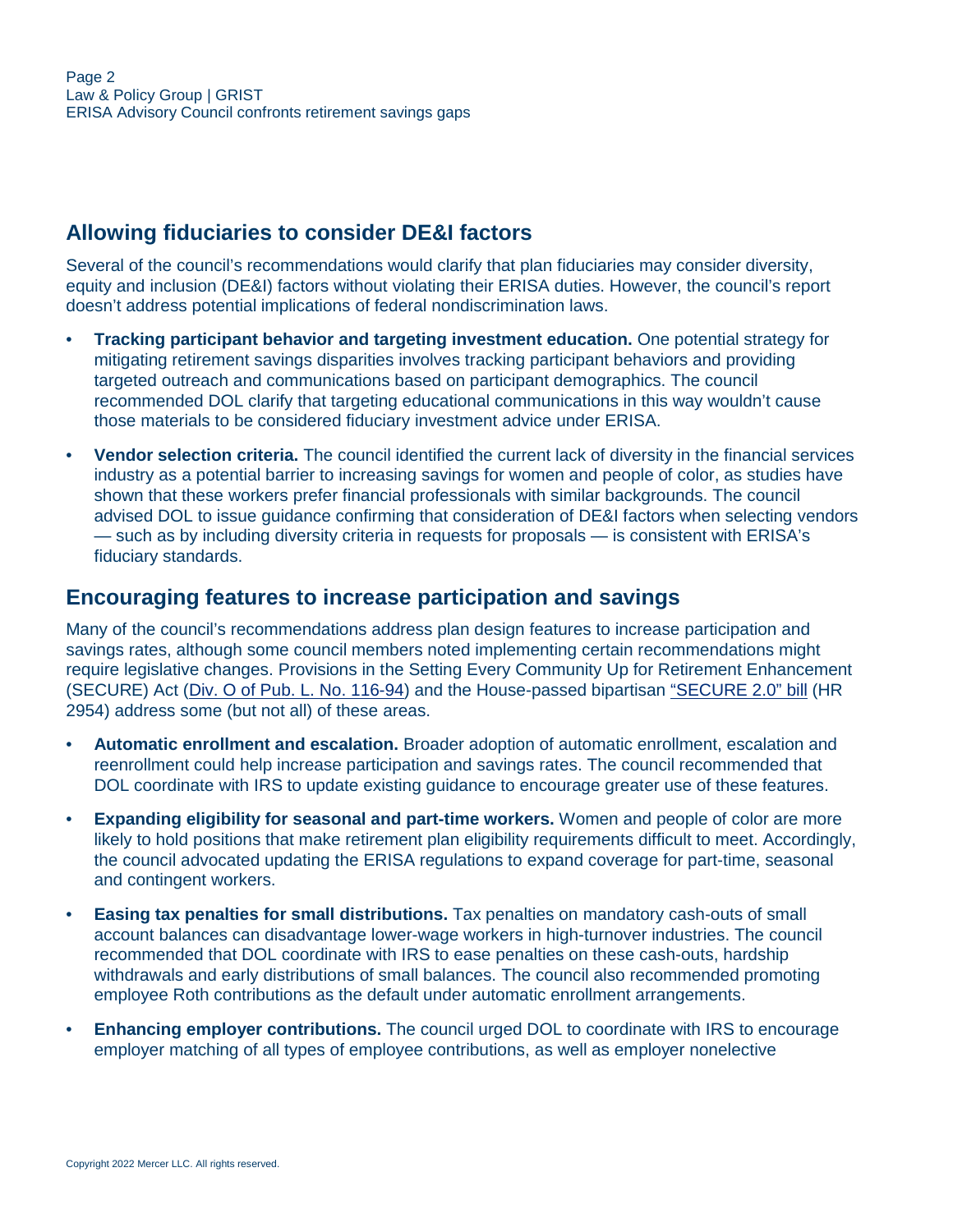contributions. The council also recommended that the agencies allow employers to make matching contributions for employee student loan debt payments and emergency savings.

• **Planning for a national portability system.** Workers in low-wage and high-turnover industries are likely to have smaller account balances across multiple retirement plans. The council recommended that DOL study the feasibility of a national portability system for workers to more easily consolidate these small account balances.

### **Addressing retirement savings challenges for women**

Because women are more likely to take time away from the workforce for caregiving, the council recommended that DOL encourage employers to provide up to 12 weeks of continuous service credit for absences related to family caregiving. The report further noted that inequitable division of retirement assets at divorce also contributes to gaps in retirement savings for women. Only a very small percentage of participants have qualified domestic relations orders (QDROs), which split retirement plan benefits in case of divorce. The council urged DOL to develop standard QDRO templates to reduce the cost of interacting with the court system and provide education about QDROs to state bars and family court officials. The council also recommended that DOL update existing guidance to give a spouse more access to information about a participant's retirement benefits, though some council members suggested this recommendation could violate privacy laws.

### <span id="page-2-0"></span>**Increasing access to retirement plans**

Half of the private workforce in the US currently lacks access to employer-sponsored retirement plans, with women and people of color disproportionally affected. The council advocated that DOL encourage more employers to offer retirement plans by promoting arrangements like multiple-employer plans (MEPs) — including pooled employer plans (PEPs) — and state-sponsored ERISA DC plans.

## <span id="page-2-1"></span>**Collaboration among federal agencies**

The fragmentation of the US retirement system presents broader challenges, with six federal agencies responsible for different aspects of public and private retirement savings. The council recommended that these agencies coordinate through an interagency working group on retirement security. This group's responsibilities could include conducting research and collecting data on retirement security for underserved and marginalized populations. In addition, the council encouraged DOL to issue a periodic report on overall retirement security in the US similar to the European Union's triennial *[Pension](https://op.europa.eu/en/publication-detail/-/publication/4ee6cadd-cd83-11eb-ac72-01aa75ed71a1) [adequacy report](https://op.europa.eu/en/publication-detail/-/publication/4ee6cadd-cd83-11eb-ac72-01aa75ed71a1)*. The council also urged DOL to conduct more education and outreach on financial literacy topics for employers, advocacy groups, and underserved communities and to provide financial education as part of the agency's workforce training programs.